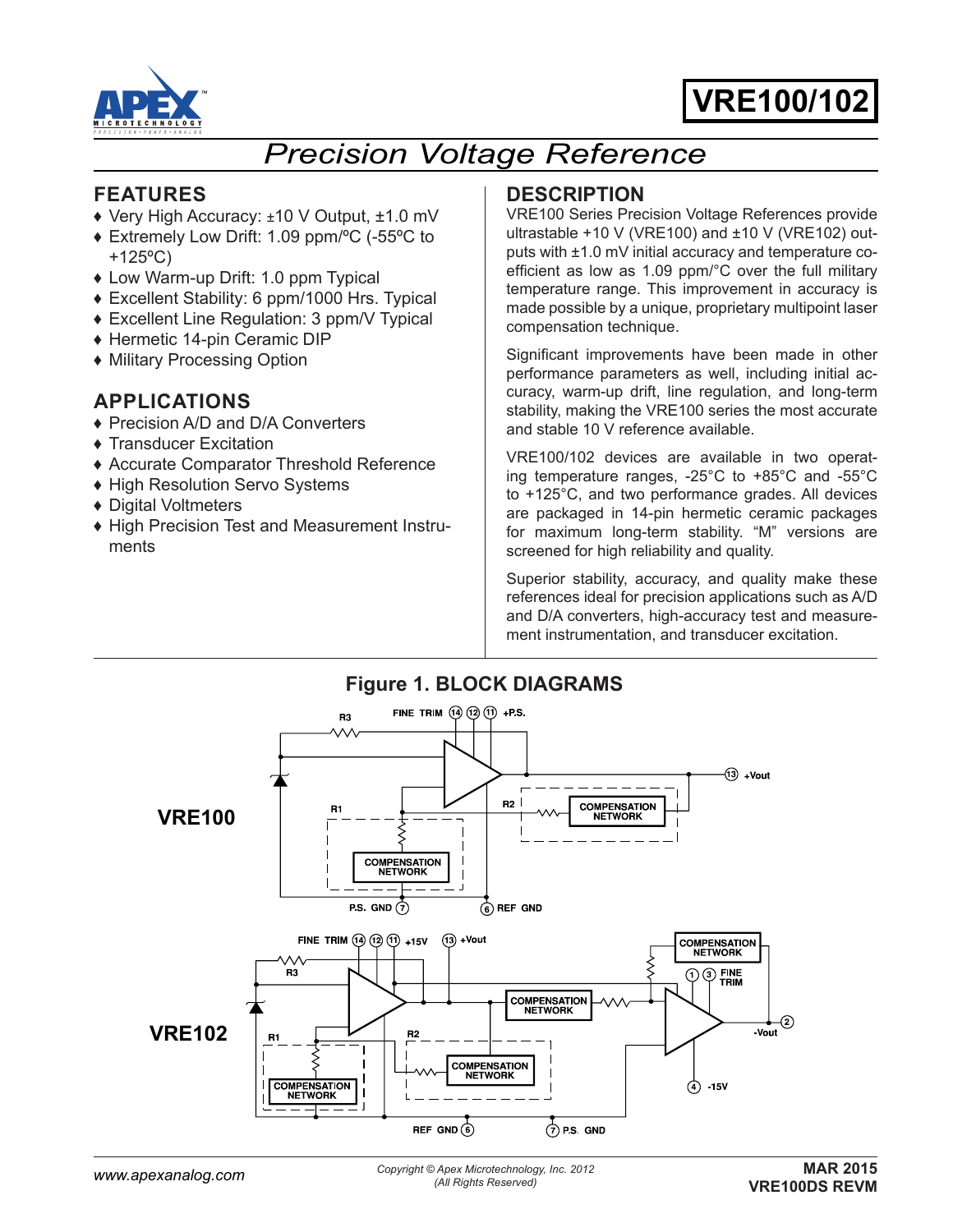

## **1. CHARACTERISTICS AND SPECIFICATIONS**

## **ELECTRICAL SPECIFICATIONS**

 $\rm V_{PS}$ =±15V, T = +25°C, R $_{\rm L}$  = 10K UNLESS OTHERWISE NOTED.

| Grade                                          |       | C              |                |         | CA         |            |         | M              |            |              |
|------------------------------------------------|-------|----------------|----------------|---------|------------|------------|---------|----------------|------------|--------------|
| <b>Parameter</b>                               | Min   | <b>Typ</b>     | <b>Max</b>     | Min     | <b>Typ</b> | <b>Max</b> | Min     | <b>Typ</b>     | <b>Max</b> | <b>Units</b> |
| <b>ABSOLUTE MAXIMUM RATINGS</b>                |       |                |                |         |            |            |         |                |            |              |
| Power Supply                                   | ±13.5 |                | ±22            | $\star$ |            | $\star$    | $\star$ |                | $\star$    | $\vee$       |
| <b>Operating Temperature</b>                   | $-25$ |                | $+85$          | $\star$ |            | $\star$    | $-55$   |                | $+125$     | °C           |
| Storage Temperature                            | $-65$ |                | $+150$         | $\star$ |            | $\star$    | $\star$ |                | $\star$    | °C           |
| <b>Short Circuit Protection</b>                |       | Continuous     |                |         | $\star$    |            |         | $\star$        |            |              |
| <b>OUTPUT VOLTAGE</b>                          |       |                |                |         |            |            |         |                |            |              |
| <b>VRE100</b>                                  |       | $+10$          |                |         | $\star$    |            |         | $\star$        |            | $\vee$       |
| <b>VRE102</b>                                  |       | ±10            |                |         | $\star$    |            |         | $\star$        |            | V            |
| <b>OUTPUT VOLTAGE ERRORS</b>                   |       |                |                |         |            |            |         |                |            |              |
| <b>Initial Error</b>                           |       |                | ±1.2           |         |            | ±1.0       |         |                | ±1.7       | mV           |
| Warmup Drift                                   |       | $\overline{2}$ |                |         | 1          |            |         | $\overline{2}$ |            | ppm          |
| (Note1)<br>$T_{\text{MIN}}$ - $T_{\text{MAX}}$ |       |                | 0.8            |         |            | 0.6        |         |                | 1.2        | mV           |
| Long-Term Stability                            |       | 6              |                |         | $\star$    |            |         | $\star$        |            | ppm/1000hrs  |
| Noise (0.1 - 10Hz)                             |       | 6              |                |         | $\star$    |            |         | $\star$        |            | µVpp         |
| <b>OUTPUT CURRENT</b>                          |       |                |                |         |            |            |         |                |            |              |
| Range                                          | ±10   |                |                | $\star$ |            |            | $\star$ |                |            | mA           |
| <b>REGULATION</b>                              |       |                |                |         |            |            |         |                |            |              |
| Line                                           |       | 3              | 10             |         | $\star$    | $\star$    |         | $\star$        | $\star$    | ppm/V        |
| Load                                           |       | 3              |                |         | $\star$    |            |         | $\star$        |            | ppm/mA       |
| <b>OUTPUT ADJUSTMENT</b>                       |       |                |                |         |            |            |         |                |            |              |
| Range                                          |       | 20             |                |         | $\star$    |            |         | $\star$        |            | mV           |
| <b>Temperature Coefficient</b>                 |       | 4              |                |         | $\star$    |            |         | $\star$        |            | µV/°C/mV     |
| <b>POWER SUPPLY CURRENT (Note 2)</b>           |       |                |                |         |            |            |         |                |            |              |
| <b>VRE100 +PS</b>                              |       | 5              | $\overline{7}$ |         | $\star$    | $\star$    |         | $\star$        | $\star$    | <b>mA</b>    |
| <b>VRE102 +PS</b>                              |       | $\overline{7}$ | 9              |         | $\star$    | $\star$    |         | $\star$        | $\star$    | mA           |
| <b>VRE102-PS</b>                               |       | 4              | 6              |         | $\star$    | $\star$    |         | $\star$        | $\star$    | mA           |

NOTES:

\* Same as C Models.

1. Using the box method, the specified value is the maximum deviation from the output voltage at 25°C over the specified operating temperature range.

2. The specified values are unloaded.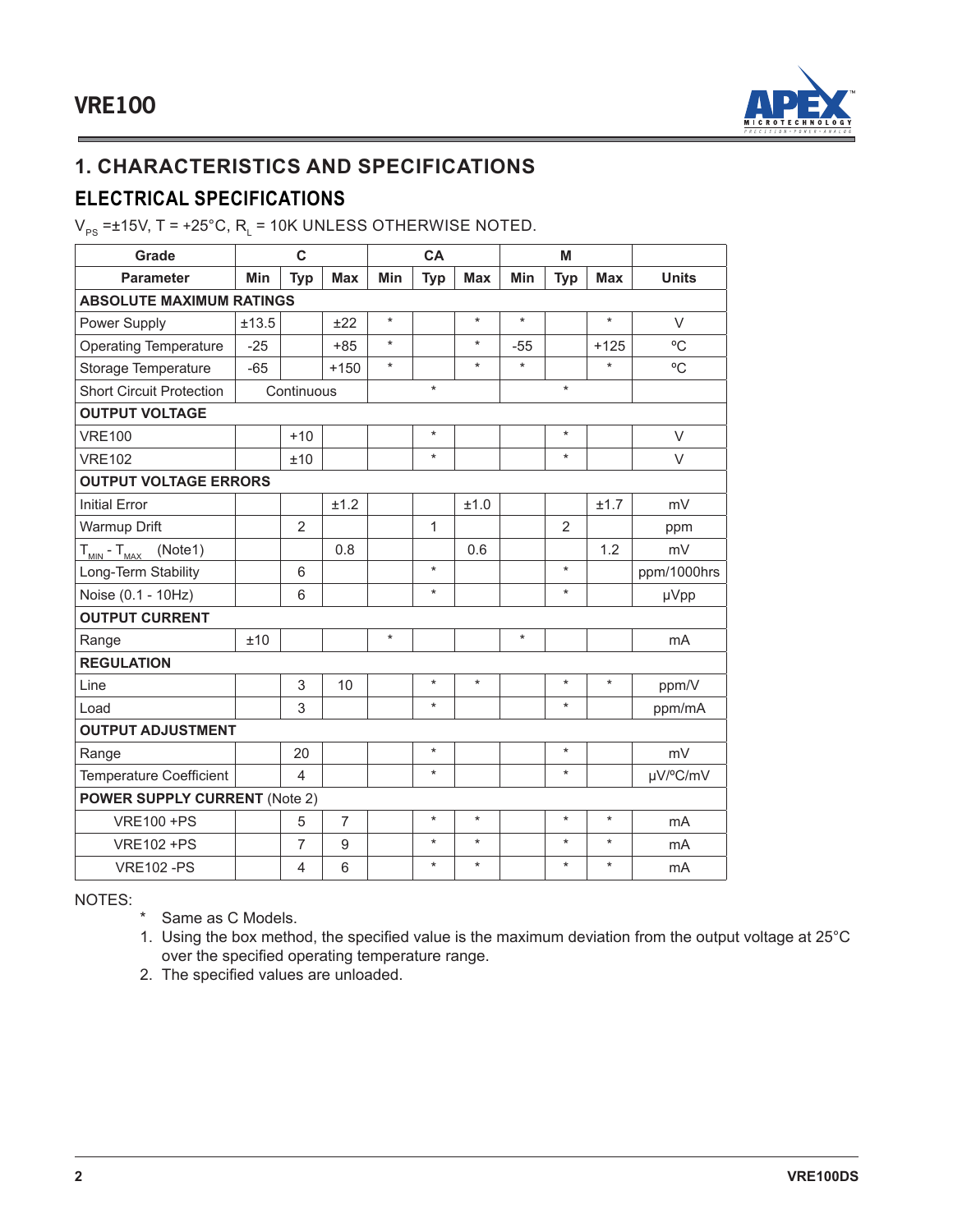

#### **SELECTION GUIDE**

| Model          | Output (V) | <b>Temperature</b><br><b>Operating Range</b> | <b>Volt Deviation (MAX)</b> |
|----------------|------------|----------------------------------------------|-----------------------------|
| <b>VRE102C</b> | ±10        | -25 $^{\circ}$ C to +85 $^{\circ}$ C         | ±0.8mV                      |
| VRE102CA       | ±10        | -25 $^{\circ}$ C to +85 $^{\circ}$ C         | ±0.6mV                      |
| <b>VRF102M</b> | ±10        | -55 $^{\circ}$ C to +125 $^{\circ}$ C        | $+1.2$ mV                   |



**Hermetic 14-pin Ceramic DIP Package Style HC**

### **2. THEORY OF OPERATION**

The following discussion refers to the block diagrams in Figure 1. In operation, approximately 6.3 volts is applied to the noninverting input of the op amp. The voltage is amplified by the op amp to produce a 10.000 V output. The gain is determined by the networks R1 and R2: G=1 + R2/R1. The 6.3 V zener diode is used because it is the most stable diode over time and temperature.

The zener operating current is derived from the regulated output voltage through R3. This feedback arrangement provides a closely regulated zener current. This current determines the slope of the references' voltage vs. temperature function. By trimming the zener current a lower drift over temperature can be achieved. But since the voltage vs. temperature function is nonlinear this compensation technique is not well suited for wide temperature ranges.

A nonlinear compensation network of thermistors and resistors is used in the VRE series voltage references. This proprietary network eliminates most of the nonlinearity in the voltage vs. temperature function. By then adjusting the slope, this series produces a very stable voltage over wide temperature ranges. This network is less than 2% of the overall network resistance so it has a negligible effect on long term stability. By using highly stable resistors in our network, we produce a voltage reference that also has very good long term stability.

## **3. APPLICATION INFORMATION**

Page 5 shows the proper connection of the VRE100 series voltage reference with the optional trim resistors. When trimming the VRE102, the positive voltage should be trimmed first since the negative voltage tracks the positive side. Pay careful attention to the circuit layout to avoid noise pickup and voltage drops in the lines.

The VRE100 series voltage references have the ground terminal brought out on two pins (pin 6 and pin 7) which are connected together internally. This allows the user to achieve greater accuracy when using a socket. Voltage references have a voltage drop across their power supply ground pin due to quiescent current flowing through the contact resistance. If the contact resistance was constant with time and temperature, this voltage drop could be trimmed out. When the reference is plugged into a socket, this source of error can be as high as 20 ppm. By connecting pin 7 to the power supply ground and pin 6 to a high impedance ground point in the measurement circuit, the error due to the contact resistance can be eliminated. If the unit is soldered into place the contact resistance is sufficiently small that it doesn't effect performance. The VRE series voltage references can be connected with or without the use of pin 6 and still provide superior performance.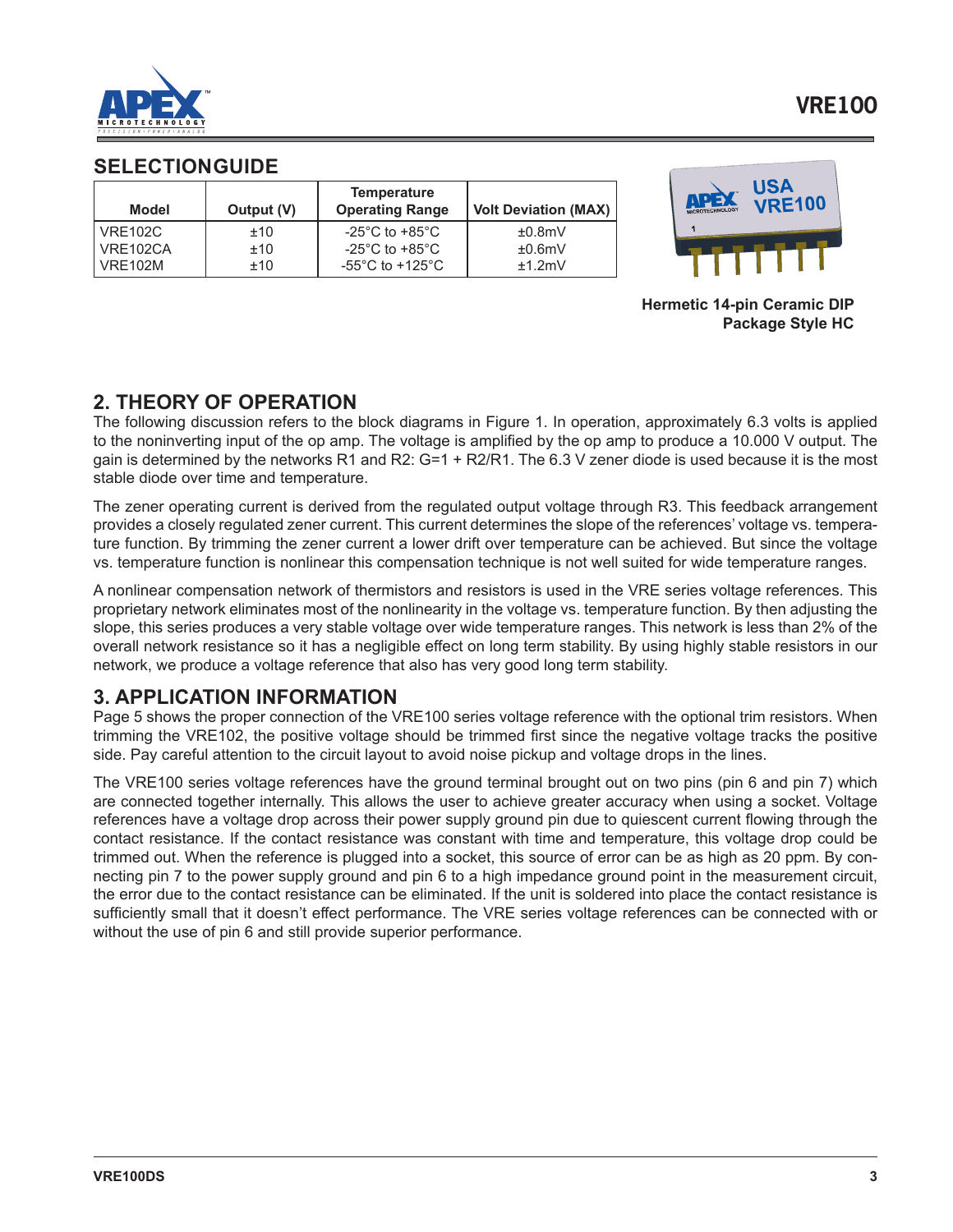